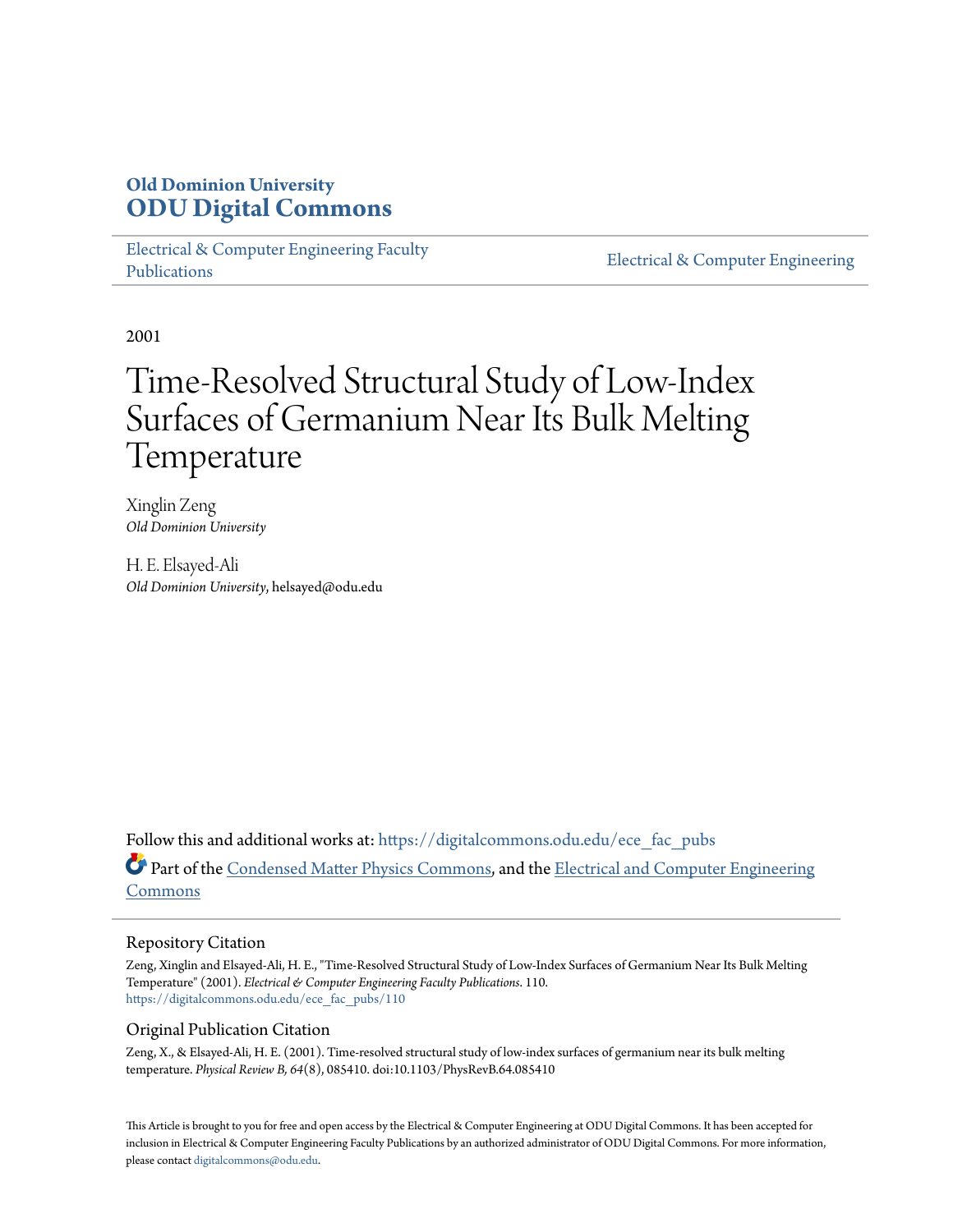# **Time-resolved structural study of low-index surfaces of germanium near its bulk melting temperature**

Xinglin Zeng and H. E. Elsayed-Ali\*

*Department of Electrical and Computer Engineering, Old Dominion University, Norfolk, Virginia 23529* (Received 24 October 2000; revised manuscript received 16 April 2001; published 7 August 2001)

The structure of the low-index surfaces of germanium near its bulk melting temperature is investigated using 100-ps time-resolved reflection high-energy electron diffraction. The surface is heated by 100-ps laser pulses while a synchronized electron beam probes the structure.  $Ge(111)$  was observed to remain in its incomplete melting structure up to at least  $T_m$  + 134  $\pm$  40 K when heated by a 100-ps laser pulse. Both the Ge(100) and  $Ge(110)$  surfaces are observed to melt near the bulk melting temperature when heated with 100-ps laser pulses. Because of the low-diffraction intensity-to-background ratio at high temperatures and because of the temperature uncertainty in the time-resolved experiments, we are unable to accurately identify the melting point of  $Ge(100)$  and  $Ge(110)$  when heated with a 100-ps laser pulse. The results, however, favor the lack of surface superheating of  $Ge(100)$  and, to some extent,  $Ge(110)$ . The superheating of the incomplete melting state of  $Ge(111)$  could be due to the metallization of the top germanium bilayer and its interaction with the solid underneath causing an energy barrier sufficient to allow for transient surface superheating.

DOI: 10.1103/PhysRevB.64.085410 PACS number(s): 68.35. - p, 68.08. - p, 61.14. - x

#### **I. INTRODUCTION**

While the melting of solids has been studied for many decades, our understanding of melting is mainly on the thermodynamical level, which does not describe the atomic process during melting. Melting is believed to start from surfaces and extended defects. Surface disorder has been investigated using molecular-dynamics (MD) simulations in which the surface structure is modeled by an appropriate potential. Several fcc metals have been studied using MD simulations including Al,<sup>1-4</sup> Au,<sup>5-11</sup> Cu,<sup>12-17</sup> Ni,<sup>18-19</sup> and Pb.<sup>20</sup> The general observation of MD simulations suggests that the propensity of a surface to remain ordered up to the bulk melting point  $(T_m)$  is influenced by the surface orientation, in agreement with the experimental studies. Closepacked surfaces such as  $fcc(111)$  have been observed to remain ordered up to  $T_m$ , while the open surfaces such as  $fcc(110)$  premelt below the bulk melting temperature.

Supercooling of the melt has been observed for many years, while the superheating of the solid is rarely observed due to premelting (disorder) of the surface below the bulk melting point. $^{21}$  Close-packed surfaces that do not premelt have been observed to superheat under certain conditions. Superheating of  $Pb(111)$  and  $Bi(0001)$  was observed in timeresolved reflection high-energy electron diffraction (RHEED).<sup>22-26</sup> Di Tolla, Ercolessi, and Tosatti have developed a thermodynamic model on the superheating of crystals.27 In their model, a melting surface is obtained when  $\Delta \gamma_{\infty}$  < 0, where  $\Delta \gamma_{\infty} = \gamma_{SL} + \gamma_{LV} - \gamma_{SV}$  is the net free-energy change upon conversion of the solid-vapor  $(SV)$  interface in two noninteracting solid-liquid  $(S<sub>L</sub>)$ , and liquid-vapor  $(L<sub>V</sub>)$ interfaces separated by an infinite liquid thickness. For a melting surface, the surface starts to melt at a wetting temperature  $T_w$  below the bulk melting point  $T_m$ . The wetting temperature is given by  $T_w = T_m(1 - |\Delta \gamma_\infty|/L \rho \xi)$ , where  $\xi$  is the correlation length between the SL and LV interfaces mediated by the liquid,  $\rho$  is the liquid density, and  $L$  is the latent

heat of melting. The thickness of the liquid layer is given by  $d(T) = \xi \ln[T_m] \Delta \gamma_{\infty} / (T_m - T) L \rho \xi].^{27}$  The thickness of the liquid layer grows logarithmically with increasing temperature and divergences at  $T=T_m$ , which is in agreement with the experimental observation.<sup>28–31</sup> Surface melting below the bulk melting temperature was observed on some open fcc metals such as Pb $(110)$  and Al $(110)$ .<sup>28–31</sup> A nonmelting surface is obtained when  $\Delta \gamma_{\infty} > 0$ . In this case, melting below *Tm* is energetically unfavorable, and an energy barrier for melting exists up to a temperature  $T_s = T_m(1 + \Delta \gamma_\infty / L \rho \xi)$ , which is above the bulk melting temperature. Above  $T<sub>s</sub>$  the surface melts. The metastable state at  $T_m < T < T_s$  is called the superheated (overheated) state.<sup>27</sup>  $T_s$  is the maximum superheating temperature. Therefore, a surface with nonmelting behavior could be superheated.

For Germanium,  $\Delta \gamma_{\infty} = 43 \text{ mJ cm}^{-2}$ .<sup>32</sup> This value is for an average atomic surface packing density and does not consider the effect of the surface orientation.  $\Delta \gamma_{\infty}$  is, however, dependent on the surface orientation;  $\Delta \gamma_{\infty}$  is higher for the close-packed surfaces like  $fcc(111)$  and  $fcc(100)$  than for open surfaces such as  $fcc(110).^{33}$  The studies on Pb lowindex surfaces provide an experimental evident on the dependence of the surface melting behavior on the surface orientation. Our time-resolved RHEED provides a way to transiently heat the surface to a state above the bulk melting temperature in a 100-ps time scale, while the synchronized 100-ps electron pulse probes the surface structure. A similar pump-probe technique, time-resolved low-energy electron diffraction (LEED), was first used by Becker, Golovchenko and Swartzentruber to investigate pulsed laser annealing of the Ge $(111)$  surface with nanosecond temporal resolution.<sup>34</sup> While the orientation dependence of the structural properties of 100-ps laser-heated metal surfaces was studied before,  $26$ no such a study was conducted before on a semiconductor surface. Germanium offers an excellent semiconductor material to study this orientation dependence of the transient structural properties at high temperatures because it is an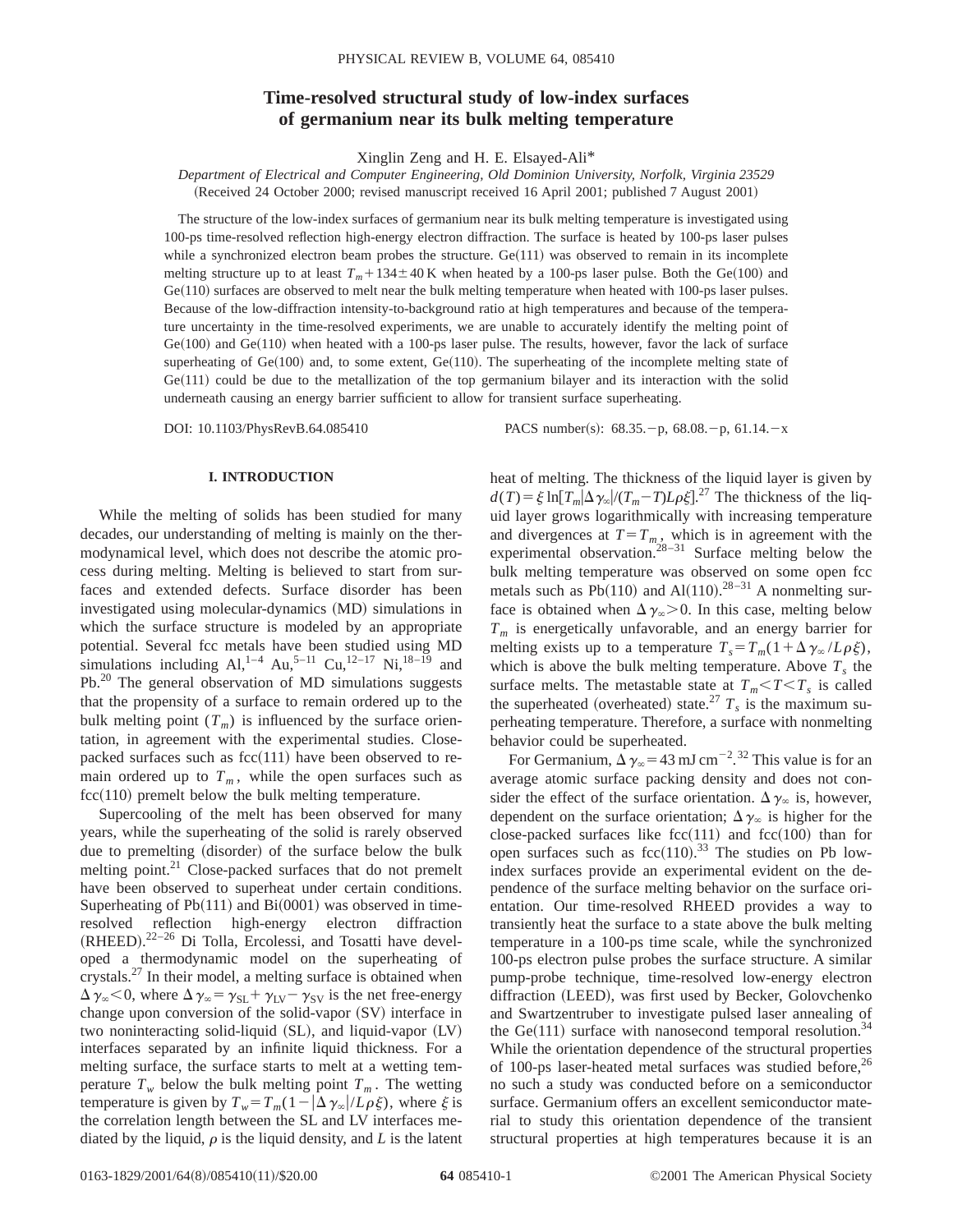

Ultrahigh vacuum

FIG. 1. Experimental setup for time-resolved reflection highenergy electron diffraction. The fundamental of a Nd:YAG laser  $(\lambda = 1.06 \,\mu \text{m}, \text{FWHM} = 100 \,\text{ps})$  is split into two beams. The first is amplified and heats the sample surface. The second is frequency quadrupled to the ultraviolet ( $\lambda = 0.266 \mu$ m) and is incident on the cathode of a photoactivated electron gun producing electron pulses synchronized with the laser pulses and used for RHEED.

elemental semiconductor with low vapor pressure near  $T_m$ , which allows conducting experiments without interference of significant surface evaporation effects. This is not the case for Si because it has a significant vapor pressure near its bulk  $T_m$ . In this paper, we present time-resolved RHEED experiments on the three low-index surfaces of Ge in order to investigate the melting behavior of these surfaces under ultrafast laser transient heating. Following a brief description of the experimental method in Sec. II, we present in Sec. III results of the structural studies of  $Ge(111)$ ,  $Ge(100)$ , and  $Ge(110)$  at high temperatures near the bulk melting point. The results are summarized in Sec. IV.

#### **II. EXPERIMENTAL METHODS**

The experiments are performed on the time-resolved reflection high-energy electron diffraction system schematically shown in Fig.  $1^{35-36}$  The fundamental beam of a Nd:YAG laser ( $\lambda = 1.06 \mu$ m, full width at half maximum  $(FWHM) = 100 \text{ ps}$ ) is split into two beams. The first beam is amplified and interacts with the sample surface at nearnormal incidence, providing a pulsed transient heating source. The second beam is frequency quadrupled to the ultraviolet ( $\lambda$ =0.266  $\mu$ m) and is incident on the cathode of a photoactivated electron gun, producing electron pulses. The strong acceleration electric field  $({\sim}6 \text{ kV/mm})$  between the cathode and the extraction pinhole minimizes space-charge effects that, otherwise, could cause the temporal broadening of the electron pulse. Therefore, The temporal width of the electron pulse is comparable to that of the fundamental laser pulse. The resulting electron pulses, with 50-Hz repetition rate, at which the laser operates, are incident on the surface of the sample in the glancing angle of the RHEED geometry, and hence, probe the first few atomic layers. The diffracted

electrons are amplified by a chevron microchannel plate assembly proximity focused to a phosphor screen. The resulting RHEED pattern on the phosphor screen is lens imaged onto a charge-coupled device camera for quantitative analysis.

The pulse-to-pulse heating laser fluctuation is within  $\pm 10\%$ . The spatial nonuniformity of the beam across the sample is controlled within  $\pm 15\%$  by making the full width at half-maximum (FWHM) of the heating laser beam spatial profile on the surface more than the sample size. The heating laser pulse and the electron probe pulse are temporally synchronized on the surface of the sample. An optical delay line is used to set different delay times between the heating laser pulse and the electron probe pulse. This allows the RHEED patterns to be monitored throughout the laser-induced transient heating process. A total of 3000–5000 laser pulses are used to acquire each datum.

Germanium single-crystal wafers cut to  $(111) \pm 0.2^{\circ}$ ,  $(110) \pm 0.3^{\circ}$ , and  $(100) \pm 1^{\circ}$  orientations are used. The  $Ge(111)$  and  $Ge(100)$  wafers are undoped with a resistivity of 42–45 Ohm cm and 47–55 Ohm cm, respectively. The  $Ge(110)$  wafers are *N*-type doped with resistivity in the 1.91 to 2.49 Ohm cm range. All the studied surfaces are polished for epitaxy ready by the manufacturer. The small miscut angles of the vicinal surfaces minimize effects caused by terraces, steps, and step edges. The sample is heated during the experiment by passing through it direct current. At the low-temperature range, the surface temperature is monitored by an *R*-type thermocouple pressed against the surface of the sample with an estimated uncertainty of  $\pm 2$  °C. At the hightemperature range, the surface temperature is measured with an infrared pyrometer, which is calibrated to the melting point of the bulk Ge using an emissivity of 0.46. The accuracy of the pyrometer measurement is estimated to be  $\pm 10$  °C. The time-resolved RHEED system is operated in ultrahigh vacuum operating in the low  $10^{-10}$  Torr range. The samples are cleaned *in situ* by cycles of  $Ar^+$  bombardment at about 500 °C followed by annealing at 700 °C for 10 to 30 minutes. The samples are always kept at 500 °C between experiments. An Auger analyzer is used to check surface cleanness before each experiment. No detectable impurities are observed during data acquisition.

The time-resolved RHEED system can also be operated at the continuous mode in which an UV lamp is used to illuminate the cathode of the photoactivated electron gun, producing a steady continuous electron beam. This mode of operation is used to characterize the temperature dependence of the surface structure. This temperature dependence of the RHEED intensity serves as a calibration for converting the time-resolved diffraction intensity to a transient surface temperature rise. For the experiments discussed here, the electron energy for the photoactivated RHEED gun operated in both pulsed and continuous mode is 21 keV.

#### **III. EXPERIMENTAL RESULTS**

#### **A. Transient heating of germanium surfaces by 100 ps laser pulse**

The transient temperature of the germanium surfaces heated by the laser pulses are obtained by monitoring the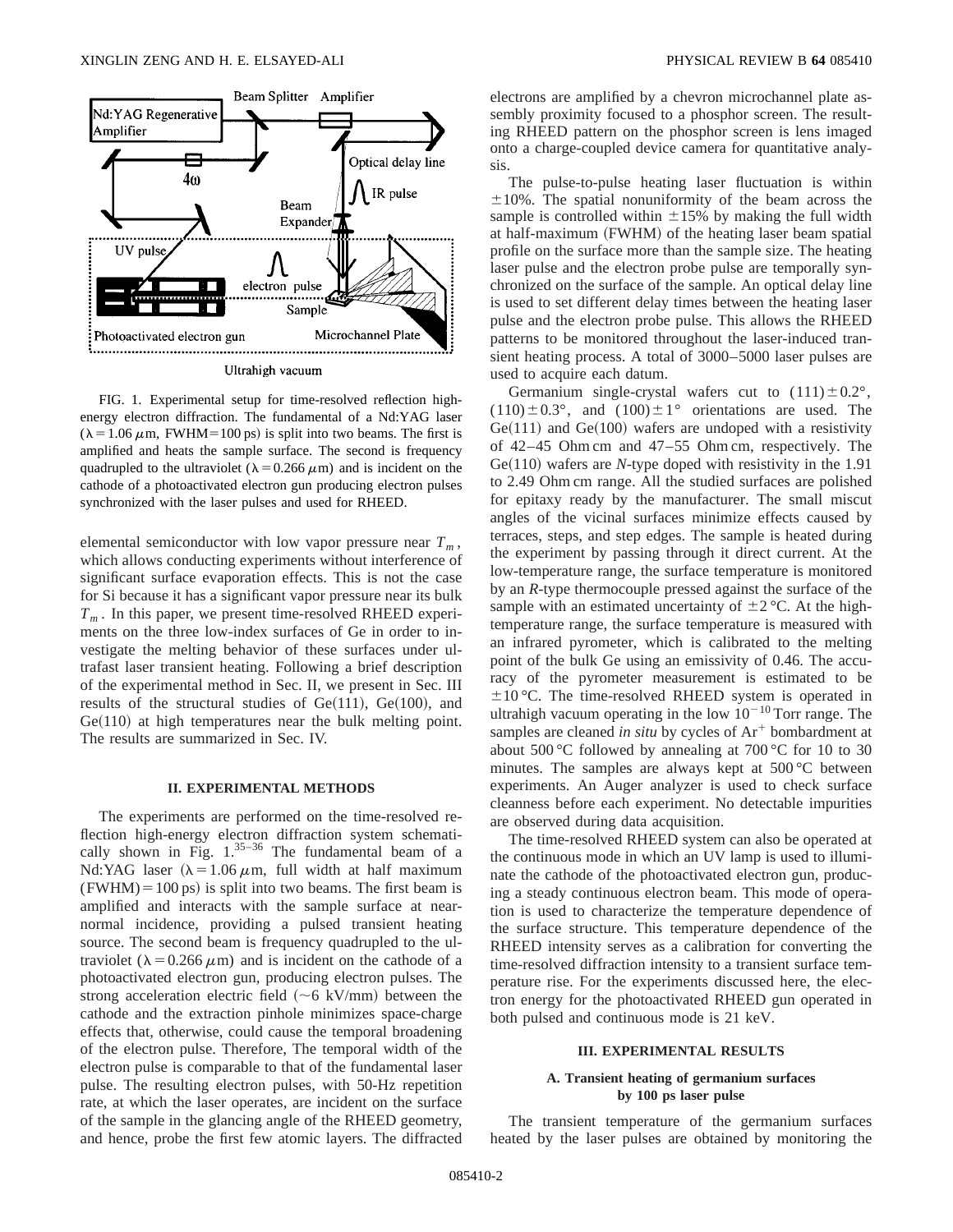RHEED streak intensity with time in the pump-probe setup and relating this to RHEED intensity with the surface temperature as measured for continuous heating.<sup>37</sup> In the case of 100-ps laser-pulsed heating, the rate of the surface temperature rise and decay is on the order of  $10^{12}$  K/sec. The lattice vibration frequency is about  $10^{13}$  per second, while the time duration  $(FWHM)$  of the probe electron beam in our timeresolved RHEED is  $\sim$ 100 ps. Therefore, the time-resolved RHEED intensity attenuation represents the dephasing effect of the thermal vibration due to the surface temperature increase when no phase transition occurs. As the first step to measure the transient surface temperature caused by the laser pulse, the RHEED intensity is calibrated to the static temperature measurements with the photoactivated electron gun operated in a continuous mode. In this case, an ultraviolet lamp is used in place of the pulsed-laser beam to illuminate the cathode of the photoactivated electron gun. The temperature dependence of the RHEED intensity is then used to obtain the transient surface temperature rise during laserpulse heating.

The time-resolved RHEED intensity measurements are performed to determine the laser-induced transient temperature rise on the  $Ge(111)$  surface below the high-temperature phase transition.<sup>38</sup> The time-resolved RHEED intensity normalized to that at a base temperature is obtained for different delay times between the laser heating pulse and the electron probe pulse. The transient surface temperature rise can be extracted using the calibration of the temperature dependence of the RHEED intensity. The surface temperature rise is at its maximum at  $t_0$  when the probe electron pulse arrives on the surface at a time near the end of the heating laser pulse, i.e., at maximum reduction in RHEED intensity. We have not included convolution effects due to the fact that the electron probe pulse width is comparable to the laser heating pulse width. These effects are small due to the relatively low thermal conductivity of Ge, thus, surface temperature decay time is much slower than the electron probe pulse width. The transient surface temperature rise is in good agreement with the classical heat-diffusion model.<sup>39</sup> This measurement is conducted with the sample kept at different base temperatures ranging from 300 to 910 K as shown in Fig. 2. We note that the effect of laser transient heating on the diffraction pattern is larger at the higher-base temperatures than for that at the lower-base temperatures when subjected to the same laser-peak fluence. This is due to the temperature dependence of the material parameters, especially the opticalabsorption coefficient. As shown in Fig. 2, the maximum transient surface temperature rise at the base temperature of 830 K pumped by the same laser fluence increases two times more than that near room temperature, where the error bar indicates the nonuniformity of the laser-beam profile across the sample surface. For  $Ge(100)$  and  $Ge(110)$ , the same measurements were performed to obtain the maximum transient surface temperature rise by heating with the laser pulse at high base temperatures. The results in Fig. 2, also show that the transient laser heating is independent of the surface orientation within the experimental error. This is in agreement with the classical heat diffusion model, since the material



FIG. 2. Surface temperature rise at time  $t_0$  corresponding to minimum RHEED intensity increases with base temperature for germanium surface.  $\bullet$ : Ge(111),  $\Box$ : Ge(100),  $\Diamond$ : Ge(110). The heating laser-pulse peak fluence is kept constant at  $1.8 \pm 0.27$  $\times$  10<sup>8</sup> W/cm<sup>2</sup>. The error bars account for the nonuniformity of the heating laser fluence across the sample surface.

parameters, i.e., heat capacity, thermal conductivity, optical reflectivity, and optical-absorption coefficient do not vary much with the orientation.

The maximum transient temperature rises on the germanium surfaces are related to the peak fluence of the heating laser pulse. This relation is used to determine the maximum surface temperature rise for a given laser-peak fluence. The maximum surface temperature rise is proportional to the laser peak fluence when the latent heat of the phase transition is negligible compared to the laser-pulse energy, which is the case for a surface phase transition. The surface temperature rise extracted from the time-resolved RHEED intensity is also lower than the actual value near the time at the maximum reduction of the RHEED intensity due to the convolution effect. This effect is caused by the fact that the electron probe pulse width is comparable to the laser heating pulse width. Ideally, the electron probe pulse width should be much less than the rise and decay times of surface temperature. For this temperature measurement, we are assuming that the carriers and phonons are both in equilibrium with themselves and with each other because of the relatively long time  $(>100 \text{ ps})$  considered in the present measurements. We next discuss the results obtained for each of the three studied surfaces.

#### **B.** Ge(111)

The temperature dependence of the  $Ge(111)$  surface properties near the Ge bulk melting temperature  $T_m$  has been the subject of several studies. An anomalous reduction of the sticking coefficient of  $O_2$  on the Ge(111) surface was first observed by Lever at a temperature about 150 K below  $T_m$ .<sup>40,41</sup> This phenomenon was not observed on Ge(110) and  $Ge(100).$ <sup>42</sup> It was first proposed by Lever that this drop in the sticking coefficient is caused by a surface structural phase transition. In a low-energy electron diffraction (LEED) study, McRae and Malic reported that the intensities of the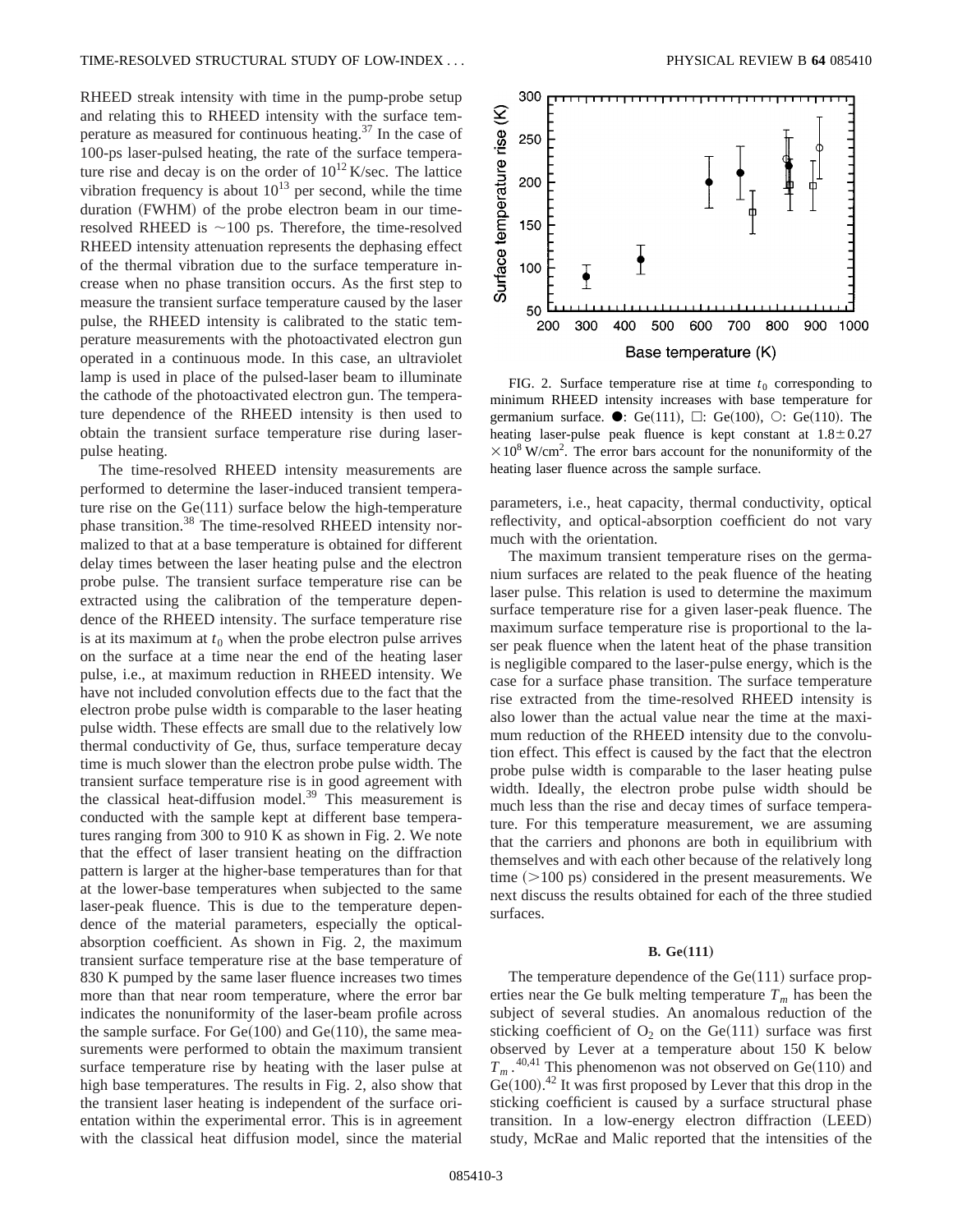surface diffraction peaks decrease rapidly near 1050 K and saturate at a low but nonzero value above 1050 K. $^{43,44}$  Their observation suggested that the outermost few atomic double layers lose lateral crystalline order in a continuous phase transition with a critical temperature  $T_c$  of about 1058 K. An ion-shadowing and blocking study using medium-energy ion scattering, which is sensitive to short-range order, concluded that  $1-1.5$  bilayers are positionally disordered at 1050 K.<sup>45</sup> The thickness of the disordered bilayers remains constant up to 25 K below  $T_m$ . The surface disorder transition observed on  $Ge(111)$  has been concluded to be a type of "incomplete" melting'' in which only the topmost bilayer on the  $Ge(111)$ surface melts during the order-disorder phase transition, and the thickness of this liquid bilayer remains constant up to  $T_m$ . Further experiments on the Ge(111) surface using electron energy-loss spectroscopy (EELS),<sup>46</sup> Ge 3p x-ray photoelectron diffraction and photoelectron holography, $47,48$  have supported this incomplete melting model. On the other hand, a synchrotron x-ray diffraction study has observed a lack of surface roughening or surface melting, and suggested a proliferation of surface vacancies in the first bilayer with a vacancy concentration as high as 50%.<sup>49</sup> Using high-resolution helium scattering, Meli et al. suggested that the phase transition at about 1050 K is an order-order type with the bilayer spacing reduced by about 10% above  $T_c$ . 50

Theoretical studies of the  $Ge(111)$  high-temperature phase transition concentrated on the first-principle molecular dynamic (MD) simulation.<sup>51</sup> In an MD simulation study of the Ge(111) surface within 2% of  $T_m$ , McRae *et al.* suggested that the long-range disordering occurs only laterally on the outermost bilayer while the layerlike ordering is maintained up to the outermost bilayer.<sup>52</sup> The MD simulation of Takeuchi, Selloni, and Tosatti has supported the incomplete melting model near  $T_m$ .<sup>53</sup> In this simulation, the disordering was found to be confined to the first atomic bilayer, and this disordered bilayer has a liquidlike diffusion and metallic characteristics as for liquid germanium. Two physical reasons have been postulated for the incomplete melting of a semiconductor surface such as  $Ge(111)$ . A modified Landau theory was developed by Chernov and Mikheev considering the layering effect of a liquid layer in contact with the solid substrate.<sup>54,55</sup> When this model was applied to the  $Ge(111)$ surface, where the layering effect is prominent due to the stacking normal to the  $[111]$  direction, the surface was found to be stable with only the topmost layer melting at  $T_c$ .<sup>45</sup> An energy barrier was shown to exist in this phase transition that prevented the divergence of the liquid layer thickness. Another reason for incomplete melting of  $Ge(111)$  is based on surface metallization, which arises from the attraction between the semi-infinite semiconductor and a thin metallic film representing the top disordered layer. This attraction can stabilize the liquid film thickness limiting its thickness for Ge(111) to one bilayer up to  $T_m$ .<sup>53</sup>

Experimental results from low-energy electron diffraction, x-ray scattering, photoelectron diffraction, and helium scattering have been explained based on incomplete melting and metallization on the Ge $(111)$  surface near  $T_m$ .<sup>53</sup> This incomplete melting of  $Ge(111)$ , where a disordered film is formed at a critical temperature  $T_c$  of about 1050 K and the



FIG. 3. Variation of the time-resolved  $Ge(111)$  RHEED intensity, normalized to that at a base temperature of 1077 K, with heating laser peak fluence. The diffraction intensity is obtained at time  $t_0$  when the RHEED intensity is at its lowest point, which is near when the surface temperature is at its maximum. The electron beam angle of incidence is  $\sim$  2.4°.  $\blacktriangle$ : (00) streak and  $\Diamond$ : (01) streak, the electron beam is incident along  $[1\overline{1}0]$ .  $\blacksquare$ :  $(00)$  streak and  $\bigcirc$ :  $(01)$ streak, the electron beam is incident along  $\lceil 1\bar{2}1 \rceil$ . The maximum temperature rise on the Ge(111) surface is found to be  $219 \pm 33$  K for a laser peak fluence of  $1.8 \pm 0.27 \times 10^8$  W/cm<sup>2</sup>.

thickness of the film remains constant with increasing temperature, is different from the surface melting transition observed on open fcc metal surfaces, such as  $Pb(110)$  and  $Al(110)$ , where the thickness of the disordered film diverges as the bulk melting temperature is approached.<sup>28-31</sup> Moreover, incomplete melting of the  $Ge(111)$  surface is also postulated to be different from incomplete melting or nonmelting of metal surfaces, due to the exchange correlation between the semi-infinite semiconducting germanium crystal and thin metallic liquid germanium layer. $5<sup>6</sup>$ 

Previously,<sup>38</sup> we reported that the  $Ge(111)$  surface is overheated  $63 \pm 23$  K beyond the temperature of the thermodynamic incomplete melting when subjected to 100-ps laser pulsed heating. At higher temperatures, the surface remains in the incomplete melting state in which only the topmost bilayer disorders with the presence of order in the second and deeper layers. Since our RHEED electron probe detects the top 2–3 atomic bilayers, the growth of the topmost liquid layer into the deeper layers could be observed. In order to investigate the stability of this incomplete melting state at high temperatures, even exceeding  $T_m$ , induced by 100-ps laser pulsed heating, time-resolved RHEED measurements are performed with the optical delay line set at the point of maximum reduction in the RHEED intensity  $t_0$ . The RHEED streak intensity, normalized to that at a given base temperature, is obtained for various laser peak fluences. The sample base temperature is kept at 1077 K. At this temperature, the incomplete melting is present on the  $Ge(111)$  surface. Results are shown in Fig. 3, which are obtained for the  $(00)$  and  $(01)$  RHEED streaks with the electron-beam incident along the  $\lceil 1\overline{1}0 \rceil$  and  $\lceil 1\overline{2}1 \rceil$  azimuths. It is shown in Fig. 3 that the  $Ge(111)$  surface retains the residual order up to a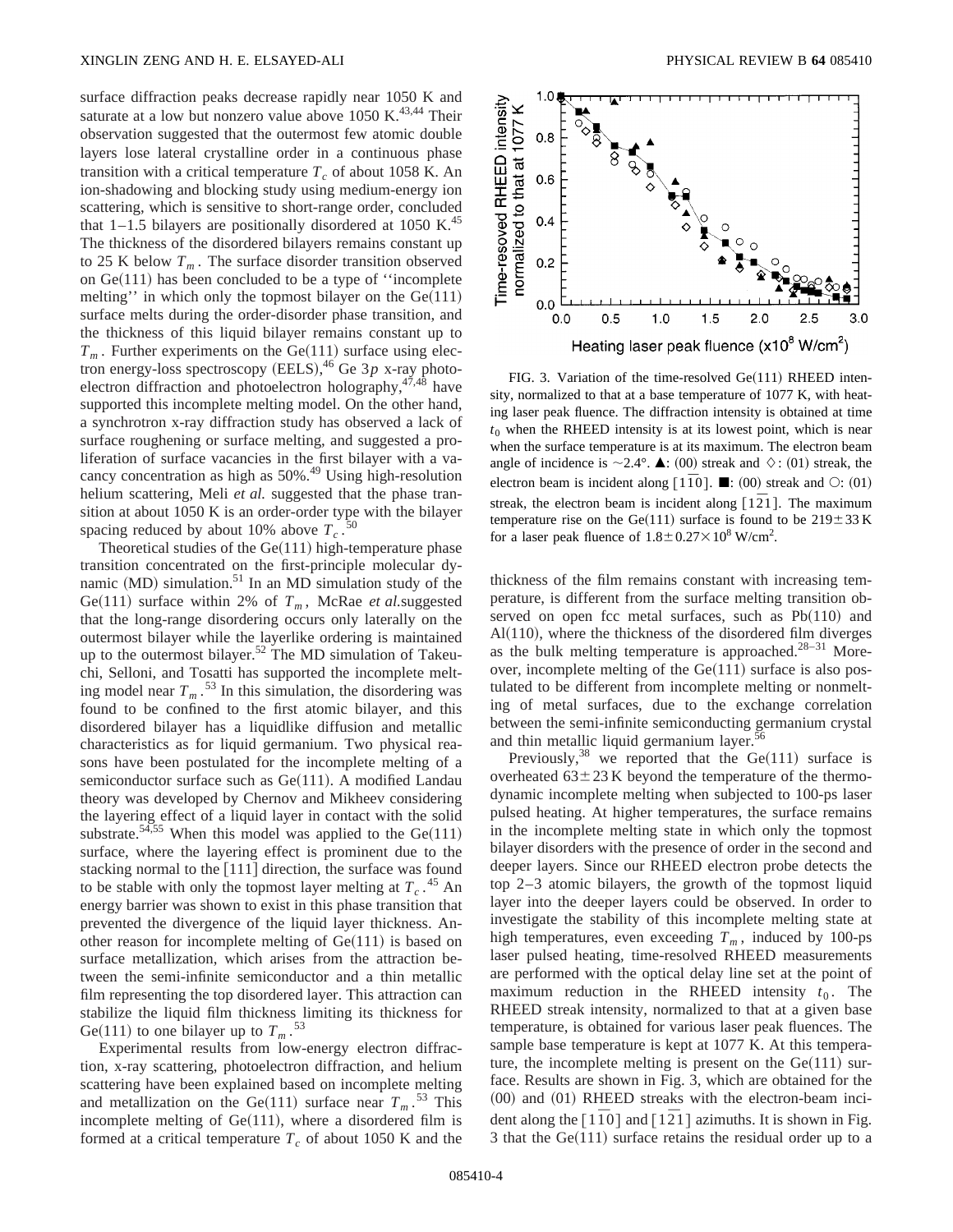

FIG. 4. Time-resolved normalized RHEED intensity  $[①: (00)]$ streak,  $\Box$ : (01) streak] versus delay time between the electron probing pulse and the laser heating pulse with the  $Ge(111)$  surface subjected to different laser-peak fluences  $(I_p)$ . The electron beam is incident along the  $\lceil 1\overline{2}1 \rceil$  direction at an angle of  $\sim 2.4^\circ$ . The  $Ge(111)$  surface is maintained at a base temperatures of 1077 K. (a)  $I_p = 0.90 \pm 0.14 \times 10^8$  W/cm<sup>2</sup>; (b)  $I_p = 1.26 \pm 0.19 \times 10^8$  W/cm<sup>2</sup>; (c)  $I_p = 1.98 \pm 0.30 \times 10^8$  W/cm<sup>2</sup>; (d)  $I_p = 2.88 \pm 0.43 \times 10^8$  W/cm<sup>2</sup>.

laser peak fluence of  $(2.2 \pm 0.3) \times 10^8$  W/cm<sup>2</sup> corresponding to a maximum surface temperature of  $1344 \pm 40$  K, where the maximum transient surface temperature rise was obtained for the corresponding laser peak fluence using Fig. 2 with a base temperature of 830 K. The obtained maximum surface temperature rise is lower than the actual value due to convolution effect and the higher base temperature in Fig.  $3~(1077)$ K). This indicates the stability of the incomplete melting state of Ge $(111)$  surface at  $134 \pm 40$  K beyond the bulk melting point  $(1210 \text{ K})$ . The indicated errors are due to the nonuniformity of the laser beam across the probed sample area. Above  $(2.2 \pm 0.3) \times 10^8$  W/cm<sup>2</sup>, the RHEED intensity was observed to disappear into the background due to incomplete melting growing vertically into layers under the top atomic bilayer of the  $Ge(111)$  surface.

Further experiments are performed to examine the temporal behavior of the growth of melting. In these experiments, the normalized RHEED streak intensities are obtained at various delay times between the laser heating pulse and the electron probe pulse. Time-resolved RHEED intensity of the  $(00)$  and  $(01)$  streaks for different incident laser peak fluences are shown in Figs.  $4(a) - 4(d)$ . The base temperature of the surface is 1077 K. For these measurements, the maximum transient surface temperature rise is related to the corresponding laser peak fluence using Fig. 2, obtained for a base temperature of 830 K. In Figs.  $4(a) - 4(c)$ , the sample is heated to a maximum surface temperature of  $1186 \pm 17$ ,  $1230 \pm 23$ , and  $1317 \pm 36$  K, when subjected to a laser peak fluence of  $0.90 \pm 0.14 \times 10^8$ ,  $1.26 \pm 0.19 \times 10^8$ , and 1.98  $\pm$  0.30 $\times$ 10<sup>8</sup> W/cm<sup>2</sup> across the probed sample area, respectively. For these cases, the experimental data show qualitative agreement with what is expected from heat diffusion; a rapid decrease in the normalized streak intensity followed by an increase as the heat is conducted to the bulk.

In Fig.  $4(d)$ , a laser peak fluence sufficient to heat the  $Ge(111)$  surface to a maximum surface temperature of 1427  $\pm$  53 K is used. This temperature is above the maximum superheating temperature of  $1344 \pm 40$  K observed for the  $Ge(111)$  surface covered with an incomplete molten layer when subjected to 100-ps laser heating pulse. For this set, the time-resolved RHEED intensity shows an initial fast decrease down to the background intensity level within about 200 ps. The RHEED intensity remains at a background level for about 0.5 ns, indicating the melting duration of the surface into deeper layers. The RHEED intensity is observed to increase back slowly indicating the start of the surface recrystallization during cooling by heat diffusion into the bulk. In all of the experiments reported here, no permanent damage is observed on the surface, and the surface recovers to its initial condition following the laser pulse. All experiments are conducted at a 50 Hz repetition rate.

Therefore, we conclude that the  $Ge(111)$  incomplete surface melting state superheats and remains stable up to at least  $T_m$  + 134 $\pm$ 40 K. In this superheated state the top quasiliquid bilayer on the  $Ge(111)$  surface remains stable when heated by 100-ps laser pulses and do not propagate deeper. For laser fluences raising the surface temperature above that maximum stability temperature, melting propagates into deeper layers. The superheating of the  $Ge(111)$  incomplete melting state could be attributed to the metallization of the top bilayer leading to interaction between the top metallic bi-layer and the semi-infinite semiconductor underneath stabilizing the liquid film as proposed by Takeuchi, Selloni and Tosatti.<sup>53</sup> Another form of an energy barrier for melting, such as a strong layering effect on the topmost atomic 1–2 bilayer, might be involved. $45$  However, this later mechanism was ruled out by Takeuchi, Selloni and Tosatti as a possible explanation for the incomplete melting transition on  $Ge(111)$ under slow equilibrium heating conditions. $53$ 

#### $C. Ge(100)$

The next surface we have studied is  $Ge(100)$ . The  $Ge(100)$  surface is characterized by a strong short-range reconstruction with a weaker long-range ordering across the domains. The termination of the bulk lattice of  $Ge(100)$ leaves two dangling bonds-per-surface atom. This leads to the formation of rows of buckled and asymmetric dimers that minimize the surface free energy.<sup>57–59</sup> The dimerization results in a  $(2\times1)$  reconstruction at the surface. Two  $2\times1$ domains rotated by 90°, are generally observed. Regions of local  $2\times1$  and  $c(4\times2)$  and  $p(2\times2)$  symmetry are also observed.58 Surface x-ray diffraction measurements show that the reconstructed  $Ge(100)$  surface undergoes a reversible  $(2\times1) \Leftrightarrow (1\times1)$  phase transition at  $T_c = 955$  K.<sup>60</sup> There are two conflicting models proposed on the nature of this surface phase transition. The first model was proposed by Johnson *et al.* who suggested that this phase transition is accompanied with adatom-vacancy creation and dimer break-up on the  $Ge(100)$  surface.<sup>60</sup> The adatom-vacancy creation during the phase transition is supported by the change of the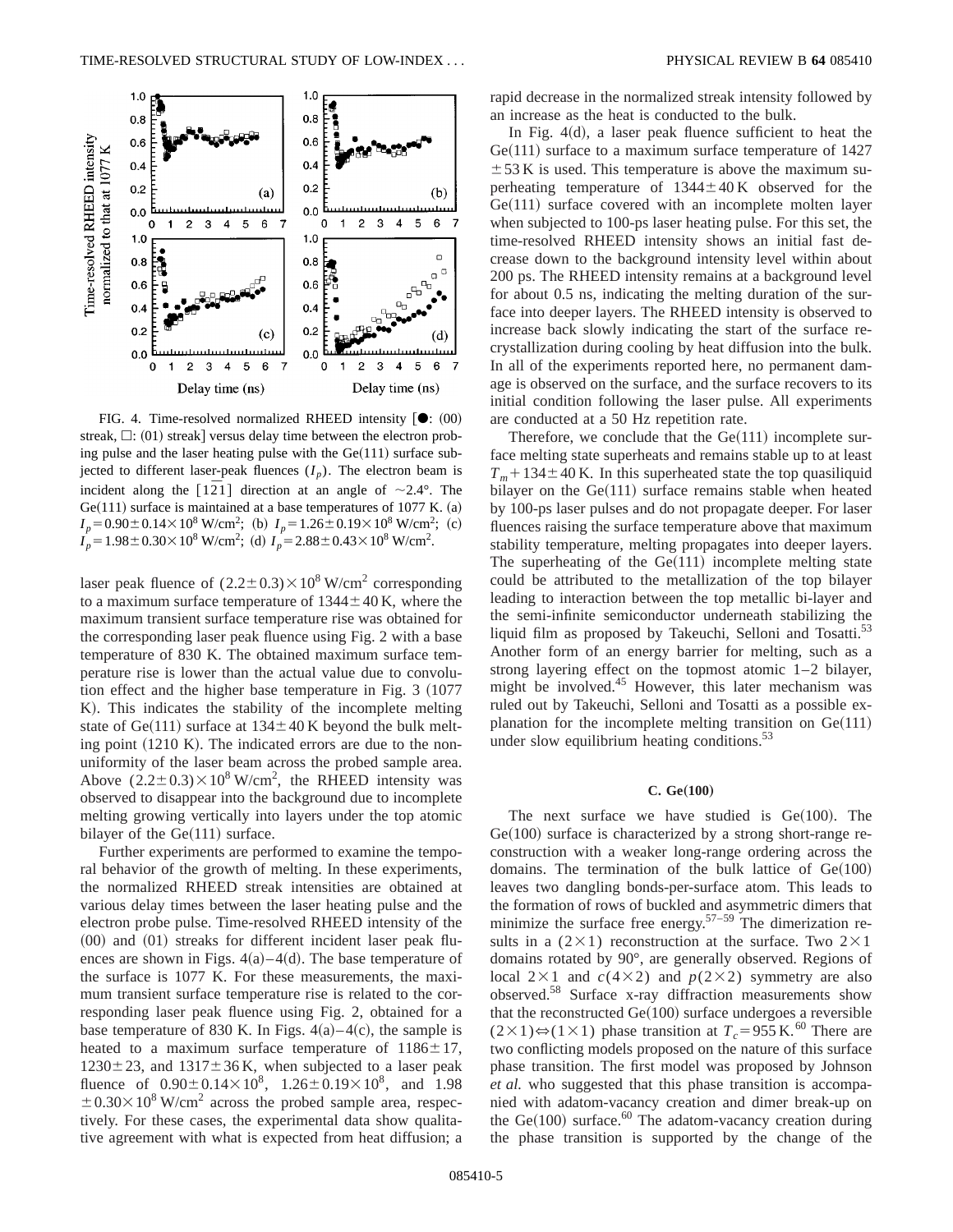integrated intensity of the fractional order beams of X-ray diffraction during the phase transition and the observation that the FWHM of fractional order beams remain the same up to  $T_c$  of the phase transition. At temperatures above 980 K the specular intensity of X-ray diffraction was shown to saturate to the background. This behavior was shown to be reversible if the maximum temperature was kept below 1020  $K<sup>60</sup>$  If the surface was taken above this temperature, a significant increase in surface roughening was observed as indicated by the rapid drop in the reflected intensity.

This observed surface-roughening behavior is different from surface melting observed on metal surfaces for which the surface order changes continuously across the transition.<sup>28–31</sup> Thus, the X-ray study of the Ge(100)-(2  $\times$ 1) – (1 $\times$ 1) phase transition excludes domain size reduction caused by the creation of steps or the domain-wall movement during the surface phase transition. It was concluded from X-ray diffraction that the  $(2\times1)-(1\times1)$ phase transition involves an assisted breakup of dimers with some vertical atomic movement.<sup>60</sup> Since the low-temperature stability of the  $Ge(100)$  surface is due to partially accommodating of dangling bonds by the reconstruction forming dimers, it is not surprising that surface roughening is accompanied with disappearance of the reconstruction. As the surface becomes increasingly more disordered, the average number of dimers destroyed per newly formed adatomvacancy pair falls. The defects form the nuclei for further disordering, since locally, the energy penalty for disordering is lowered. Thus, the Ge(100)-( $2\times1$ ) –( $1\times1$ ) phase transition accelerates as a function of temperature and the fractional order intensity of x-ray diffraction was observed to drop precipitously. The surface becomes further roughened above 980 K where the roughening involves step creation and movement.<sup>60</sup>

The second model describes the nature of the phase transition as domain-wall movement with the number of dimers conserved during the phase transition. The adatom-vacancy proliferation during the phase transition was first questioned by a He-atom scattering study, where the domain-wall proliferation was observed.<sup>61</sup> Moreover, the dimer breakup model was rejected based on an extended spectroscopic study of the Ge three-dimensional (3D) surface core-level shift. This study showed conservation of the total number of dimers through both the  $c(4\times2)-(2\times1)$  and  $(2\times1)-(1)$  $\times$ 1) surface phase transitions up to 1143 K.<sup>62–64</sup> Therefore, these experiments suggested the  $(2\times1)$  domain-wall proliferation instead of dimer breakup during the high-temperature phase transition at 950 K with an order-disorder character. The  $(2\times1)$  long-range order is gradually lost as the domain walls start to proliferate. An increase in the step density was also observed from the broadening of the He-atom specular  $(00)$  beam. Step creation was shown to be only partially involved in the disordering of the  $(2\times1)$  phase.<sup>65</sup> At temperature higher than the Ge(100)-( $2\times1$ ) –( $1\times1$ ) phase transition, another phase transition was reported from valenceband photoemission study, where a discontinuity in the emission intensity at Fermi level was observed.<sup>64</sup>

In order to investigate the stability of the  $Ge(100)$  surface at high temperature for 100-ps laser pulsed heating, time-



FIG. 5. Time-resolved RHEED intensity  $\lceil \bullet \rceil$ : (00) streak,  $\Box$ :  $(01)$  streak] normalized to that at base temperature for different heating laser-peak fluences for  $Ge(100)$ . The electron beam is incident along the [011] direction at an angle of  $\sim 2^{\circ}$ . (a) Base temperature=893 K; (b) Base temperature=983 K. The RHEED intensities are obtained at the time  $t_0$ .

resolved RHEED measurements were performed with the optical delay line set at  $t_0$ . The RHEED streak intensity, normalized to that at a given base temperature, is obtained for various laser peak fluences. Results are shown in Fig. 5 for two pump-probe scans with base temperatures of 893 and 983 K, which are obtained for the  $(00)$  and  $(01)$  RHEED streaks with the electron-beam incident along the  $[011]$  azimuth. It is shown in Figs.  $5(a)$  and  $5(b)$  that the Ge $(100)$ surface melts at laser peak fluences of  $2.4 \pm 0.4 \times 10^8$  and  $1.6\pm0.3\times10^8$  W/cm<sup>2</sup> corresponding to maximum surface temperatures of  $1154 \pm 39$  and  $1156 \pm 26$  K, respectively. The maximum transient surface temperature rises are obtained for the corresponding laser peak fluences using Fig. 2 for  $Ge(100)$  with the base temperatures of 893 and 983 K. The indicated errors are only due to the nonuniformity of the laser beam across the probed surface area. For these two sets, the  $Ge(100)$  surface disorders near the bulk melting point when subjected to 100-ps laser pulsed heating. The experimental error in this data set, convolution effect due to electron-beam pulse width, and the low RHEED intensity due to the proliferation of vacancies do not allow us to conclusively determine the melting point of the  $Ge(100)$  surface. However, the results favor the lack superheating, in contrast to the  $Ge(111)$  surface for which superheating is clearly observed. Although the temperature reported above for the disappearance of the diffraction pattern is below the bulk melting point, we point that convolution effects and the higher base temperature than that for the calibration in Fig. 2 results in a higher transient surface temperature. In addition, the high RHEED background makes it difficult to detect any long-range surface order. Thus, the melting temperature is expected to be higher than that mentioned above and is probably at or close to  $T_m$ . Surface complete melting of semiconductors are assumed to be energetically disallowed because of the negative Hamaker constant.<sup>53,66</sup>

Further experiments were performed to examine the temporal behavior of the melting process. In these experiments, normalized RHEED streak intensities were obtained at various delay times between the laser heating pulse and the elec-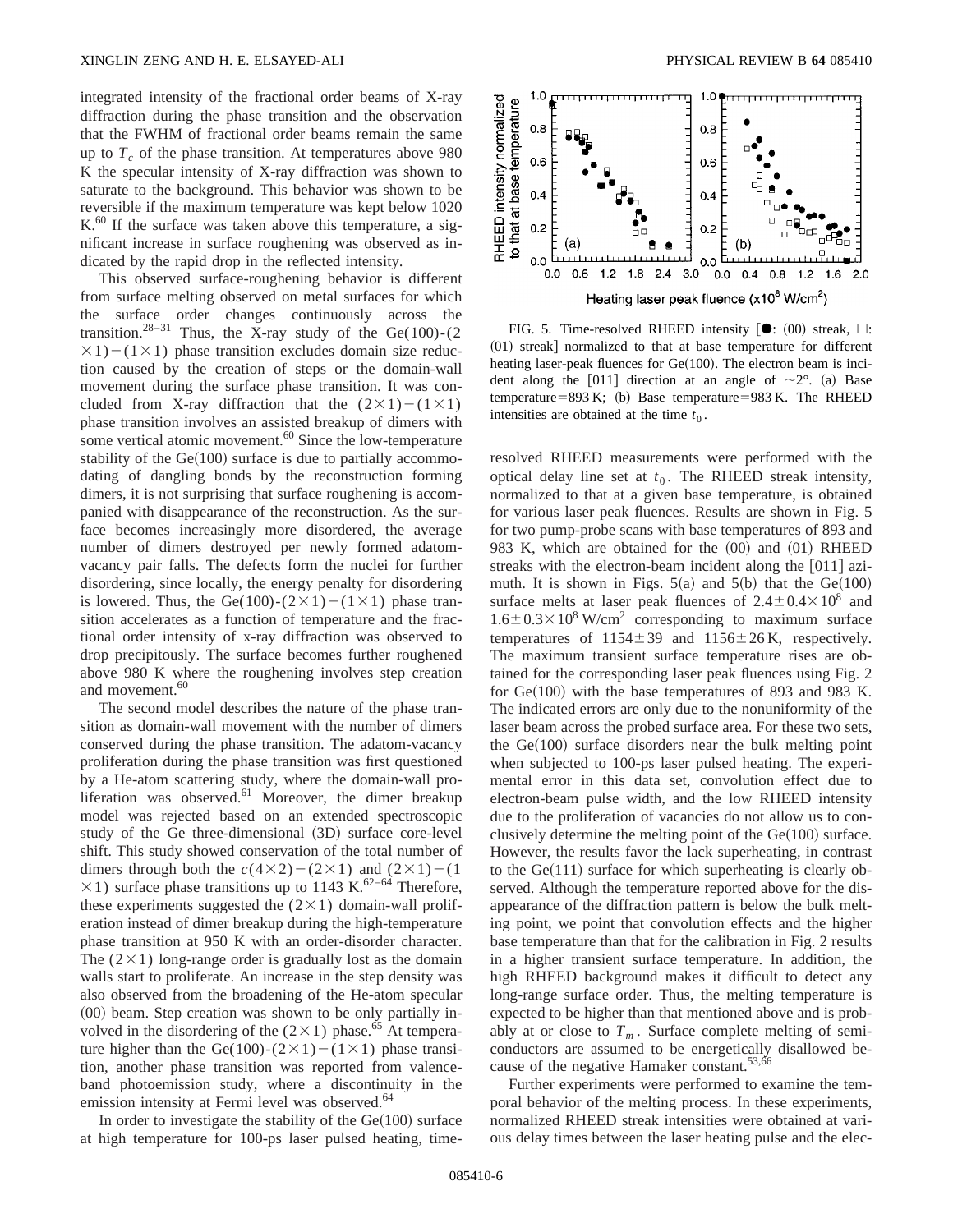

FIG. 6. Time-resolved normalized RHEED intensity  $[①: (00)]$ streak,  $\Box$ : (01) streak] versus delay time between the electron probing pulse and the laser heating pulse for  $Ge(100)$  subjected to different laser-peak fluences  $(I_n)$ . The electron beam is incident along the [011] direction at an angle of  $\sim$ 2°. The Ge(100) surface is maintained at a base temperatures of 893 K. (a)  $I_p = 1.08 \pm 0.16$  $\times$  10<sup>8</sup> W/cm<sup>2</sup>; (b)  $I_p = 1.44 \pm 0.22 \times 10^8$  W/cm<sup>2</sup>; (c)  $I_p = 2.16 \pm 0.32$  $\times$  10<sup>8</sup> W/cm<sup>2</sup>; (d)  $I_p = 2.52 \pm 0.38 \times 10^8$  W/cm<sup>2</sup>.

tron probe pulse. Results for different incident laser peak fluences are shown in Fig. 6. The sample base temperature is kept at 893 K. For these measurements, the maximum transient surface temperature rises are related to the corresponding laser peak fluences using Fig. 2 for  $Ge(100)$  with the base temperature of 893 K. In Figs.  $6(a) - 6(c)$ , the sample is heated to a maximum surface temperature of  $1011 \pm 18$ ,  $1050 \pm 24$ , and  $1128 \pm 35$  K, when subjected to laser peak fluences of  $(1.08\pm0.16)\times10^8$ ,  $(1.44\pm0.22)\times10^8$ , and  $(2.16\pm0.32)\times10^8$  W/cm<sup>2</sup> across the probed surface area, respectively. For these cases, the experimental data agree with the expected trends for heat diffusion: a rapid decrease in the normalized streak intensity followed by an increase as the heat is conducted into the bulk.

In Fig. 6(d), a laser peak fluence of  $(2.52 \pm 0.38) \times 10^8$  is sufficient to heat the sample to a maximum surface temperature of  $1172 \pm 42$  K. For this set, the time-resolved RHEED intensity shows an initial fast decrease down to almost background level within  $\sim 200$  ps. This remains for  $\sim 0.5$  ns, which is interpreted as the melting duration of the  $Ge(100)$ surface. After that, the RHEED intensity increases back slowly indicating the appearance of surface long-range order during cooling by heat diffusion to the bulk.

In another set of experiments, the laser peak fluence is fixed at  $1.8 \pm 0.27 \times 10^8$  W/cm<sup>2</sup> while the base temperature is varied. The results are shown in Figs.  $7(a) - 7(d)$  for base temperature of 735, 833, 893, and 983 K, respectively. In Figs.  $7(a) - 7(c)$ , the maximum transient temperatures are  $900 \pm 25$ ,  $1029 \pm 29$ , and  $1088 \pm 29$  K, which are obtained from Fig. 2 for  $Ge(100)$  with the corresponding base temperature. For these sets of measurements, the surface is observed to remain in order. In Fig.  $7(d)$ , the maximum tran-



FIG. 7. Time-resolved normalized RHEED intensity  $[①: (00)]$ streak,  $\Box$ : (01) streak] versus delay time between the electron probing pulse and the laser heating pulse with the  $Ge(100)$  surface subjected to a laser-peak fluence  $(I_n)$  of  $1.8 \pm 0.27 \times 10^8$  W/cm<sup>2</sup> with different base temperatures. (a)  $735$  K; (b) 833 K; (c) 893 K; (d) 983 K. The electron beam is incident along  $[011]$  at an angle of  $\sim$ 2°.

sient temperature is  $1179 \pm 29$  K, which is obtained from Fig. 2 for  $Ge(100)$  with base temperature of 893 K. As mentioned before, the actual maximum transient temperature is expected to be higher than that due to the convolution effect and the higher base temperature than that for the calibration. The normalized RHEED intensity is observed to remain within the background level for  $\sim$ 3 ns followed by a slow recovery indicating recrystallization due to heat conduction to the bulk. For this measurement, the surface is observed to melt near the bulk melting temperature when subjected to 100-ps laser-pulsed heating. The data favor the view that no residual order is present above the bulk melting point for the  $Ge(100)$  surface.

In summary, the time-resolved RHEED results show that the Ge(100) surface melts near the bulk melting point  $T_m$  for transient heating with 100-ps laser pulse in contrast to the superheating of the  $Ge(111)$  surface. The experimental error, convolution effect, and low RHEED intensity because of the proliferation of vacancies do not allow us to conclusively determine the melting point of  $Ge(100)$  under transient laser heating. However, the results favor the lack of superheating of the  $Ge(100)$  surface and show a strong contrast between transient melting behavior of the  $Ge(111)$  and  $Ge(100)$  surfaces.

#### **D.** Ge(110)

The final surface considered is  $Ge(110)$ . Of the three lowindex surfaces of germanium, the  $Ge(110)$  surface is by far the least studied. From studies of valence band and Ge 3D core-level photoemissions, a surface phase transition has been observed with a weak surface metallization at 800  $K<sup>67,68</sup>$  This metallic behavior of the surface was found to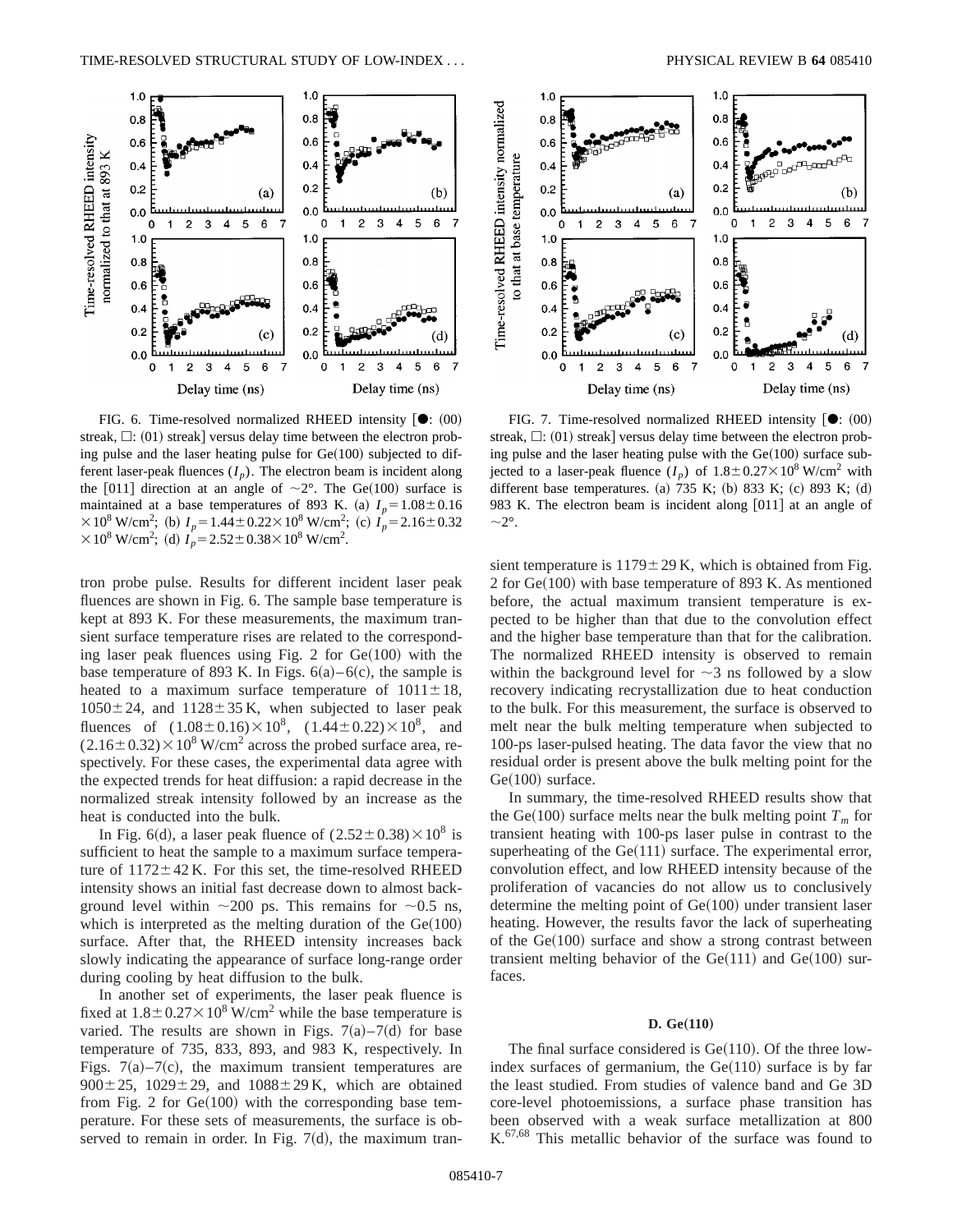increase continuously up to 1110 K. An abrupt and intense jump of the photoemission intensity at Fermi level was also observed at 1110 K. $^{67}$  This discontinuity in the photoemission intensity was attributed either to a further breakdown of surface atomic bonds or to the onset of an incomplete melting phase transition at 1110 K similar to the reported behavior of the adatom-restatom of  $Ge(111)$ .

Reconstruction on the  $Ge(110)$  surface shows uncommon features: a  $c(8 \times 10)$  structure appears at temperatures below 650 K, a  $2 \times 16$  superstructure is observed at the temperatures above 650 and below 700 K, reappearance of the  $c(8)$  $\times$ 10) structure is obtained above 700 K.<sup>69–71</sup> These reconstructions are identified to be formed by adatoms. Ideally terminated  $Ge(110)$  exposes zigzag atomic rows along the  $\lceil 1\bar{1}0 \rceil$  direction with second-layer zigzag rows displaced relatively by half spacing to the first layer. Each atom at the first layer has one dangling bond. At temperatures below 650 K, the surface free energy was shown to minimize locally with adatoms forming zigzag trains of polygons along the  $\left[2\overline{25}\right]$  direction. The trains are thought to run along the  $[2\overline{2}5]$  direction as well. The adatom polygons were found to have symmetry of a "centered"  $8 \times 10$  periodicity, with the sides of the unit mesh along the  $[1\bar{1}0]$  and  $[001]$ directions.<sup>69–71</sup> The Ge(110)- $c(8\times10)$  reconstruction was observed by LEED, RHEED, and scanning tunneling microscopy  $(STM)$ .<sup>69–71</sup> Ge(110)-2×16 reconstruction was observed using STM after surface cooling to 700 K from an annealing temperature of 1000 K.<sup>70</sup> Noro and Ichikawa proposed a model for the Ge $(110)$ -2 $\times$ 16 reconstruction, where the surface consists of a periodic up-and-down sequence of terraces with a height difference of an  $[110]$  plane spacing.<sup>69</sup> In their model, the parallel terrace steps are along the  $\lceil 1\bar{1}2 \rceil$ direction. Zigzag adatom chains are formed on the terraces with the chains running along the  $\lceil 1 \rceil 2 \rceil$  direction. The unit mesh of the adatom chains has a translational symmetry of  $2 \times 16$  as for Si(110).<sup>69</sup> The  $c(8 \times 10)$  reconstruction has been observed to reappear above 700 K with the fractional order in RHEED patterns becoming less defined with increasing temperature and fading in the high background above  $800 \text{ K}^{.69}$  Ge 3D core-level photoemission study of  $Ge(110)$  at high temperature has suggested a metallic surface character above 750 K. $^{67}$ 

In order to investigate the structural stability of the  $Ge(110)$  surface at a high temperature induced by 100-ps laser-pulsed heating, time-resolved RHEED measurements were performed with the optical delay line set at  $t_0$  similar to measurements conducted on  $Ge(111)$  and  $Ge(100)$ . The RHEED streak intensity, normalized to that at a given base temperature, is obtained for various laser peak fluences. Results are shown in Fig. 8 for two pump-probe scans with base temperatures of  $1003$  and  $1080$  K and obtained for the  $(00)$ and (11) RHEED streaks. The electron beam is incident along the  $\overline{[112]}$  azimuth. It is shown in Fig. 8 that the  $Ge(110)$  surface melts at laser peak fluences of  $(1.40)$  $\pm 0.21$ ) $\times$  10<sup>8</sup> and (0.80 $\pm$ 0.12) $\times$ 10<sup>8</sup> W/cm<sup>2</sup> for the two different base temperatures that gives a maximum surface temperature of  $1189 \pm 28$  and  $1187 \pm 16$  K, respectively. The



FIG. 8. Time-resolved RHEED intensity  $\left[ \bullet : (00) \right]$  streak,  $\square$ :  $(11)$  streak] for Ge $(110)$  normalized to that at base temperature versus laser-peak fluence. (a) Base temperature= $1003 K$ ; (b) Base  $temperature=1080$  K. RHEED intensities are obtained at the time  $t_0$ . The electron beam is incident along the  $\overline{[}12\overline{]}$  direction at an angle of  $\sim$ 2°.

maximum transient surface temperature rises were obtained for the corresponding laser peak fluences using Fig. 2 for  $Ge(110)$  with a base temperature of 910 K. For these two sets, the  $Ge(110)$  surface melts near the bulk melting point  $(T_m=1210 \text{ K})$  when subjected to 100-ps laser heating. Convolution effects and using the calibration in Fig. 2 obtained at a temperature lower than the sample-base temperature result in underestimating the maximum transient surface temperature as described before.

Further experiments were performed to examine the temporal behavior of the melting of  $Ge(110)$ . In these experiments, normalized RHEED streak intensities were obtained at various delay times between the laser heating pulse and the electron probe pulse. Results for different incident laser peak fluences are shown in Fig. 9. The sample base temperature is kept at 1003 and 1080 K. For these measurements, the maximum transient surface temperature rises are related to the corresponding laser peak fluences using Fig. 2 for  $Ge(110)$  with a base temperature of 910 K. In Figs. 9(a) and  $9(c)$ , the sample is heated to a maximum surface temperature of  $1147 \pm 22$  and  $1128 \pm 7$  K, when subjected to a laser peak fluence of  $(1.08\pm0.16)\times10^8$  and  $(0.36\pm0.06)\times10^8$  W/cm<sup>2</sup> over the probed surface area, respectively. For these two cases, the experimental data agree with that expected from the classical heat diffusion: a rapid decrease in the normalized streak intensity followed by an increase as the heat is conducted into the bulk. For Fig.  $9(b)$  the sample is heated to a maximum transient temperature of  $1195 \pm 29$  K by a laser peak fluence of  $(1.44 \pm 0.22) \times 10^8$  W/cm<sup>2</sup>. In this case, the maximum transient surface temperature is just enough to cause surface melting.

In Fig. 9(d), a sufficient laser fluence of  $(0.72 \pm 0.11)$  $\times$ 10<sup>8</sup> W/cm<sup>2</sup> is provided to heat the sample to a maximum surface temperature of  $1176 \pm 14$  K, according to the RHEED measurement. If the convolution effect and the high base temperature are considered, this maximum surface temperature jump could be closer to the bulk melting point,  $T_m$  $=1210$  K. The lower-transient temperature rise obtained in Fig.  $9(d)$  than that obtained in Fig.  $9(b)$  is attributed to the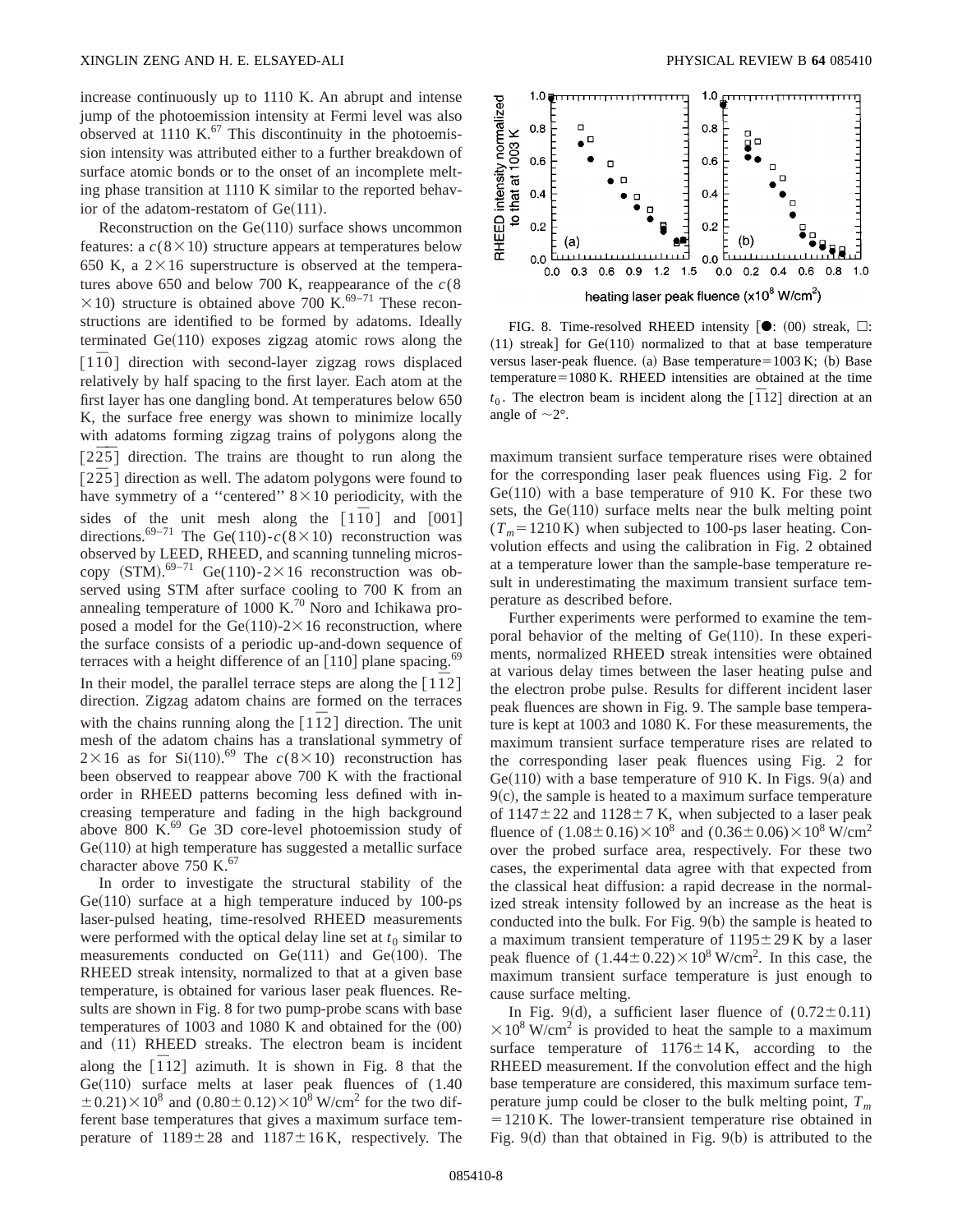

FIG. 9. Time-resolved normalized RHEED intensity  $[①: (00)]$ streak,  $\Box$ : (11) streak] versus delay time between the electron probing pulse and the laser heating pulse with  $Ge(110)$  maintained at two different base temperatures and subjected to different laserpeak fluences  $(I_p)$ . The electron beam is incident along the  $\left[\overline{1}12\right]$ direction at an angle of  $\sim 2^{\circ}$ . (a)  $I_p = (1.08 \pm 0.16) \times 10^8$  W/cm<sup>2</sup>, base temperature=1003 K; (b)  $I_p = 1.44 \pm 0.22 \times 10^8$  W/cm<sup>2</sup>, base temperature=1003 K; (c)  $I_p = 0.36 \pm 0.06 \times 10^8$  W/cm<sup>2</sup>, , base temperature=1080 K; (d)  $I_p = 0.72 \pm 0.11 \times 10^8$  W/cm<sup>2</sup>, , base temperature $=1080$  K.

higher base temperature in Fig.  $9(d)$ . For this case, the timeresolved RHEED intensity shows an initial fast decrease down to the background level within about 200 ps, followed by  $\sim$ 1.5 ns with the RHEED intensity remaining within the background indicating the melting duration of the surface. Subsequently, the RHEED intensity increases back slowly indicating the start of the surface recrystallization during cooling by heat diffusion to the bulk.

In another set of experiments shown in Figs.  $10(a) - 10(d)$ , the laser peak fluence is fixed at  $(1.8\pm0.27)\times10^8$  W/cm<sup>2</sup> [  $(1.44\pm0.22)\times10^8$  W/cm<sup>2</sup> for (c)] while the base temperature is varied. In Figs.  $10(a) - 10(c)$ , the resulting maximum transient temperatures are  $1019 \pm 29$ ,  $1106 \pm 29$ ,  $1160$  $\pm$  24 K, below the bulk melting point. For these sets, the experimental data agree with classical heat diffusion. For Fig.  $10(d)$ , the maximum transient temperature is  $1205$  $\pm$  29 K, which is very close to the bulk melting point. This obtained value is the low limit due to the convolution effect and the higher base temperature than that used in the calibration curve of Fig. 2. In this case, the normalized RHEED intensity remains zero for  $\sim 0.5$  ns followed by slow recovery indicating recrystallization due to heat conduction to the bulk. In all of the experiments reported here, no permanent surface damage is observed on the sample, and the surface recovers to its initial condition before the next laser pulse.

In conclusion, the time-resolved RHEED results show that the  $Ge(110)$  surface melts near the bulk melting point by transient heating using 100-ps laser pulses. Although the exact melting temperature of  $Ge(110)$  by 100-ps laser pulse heating cannot be conclusively concluded from the data due



FIG. 10. Time-resolved normalized RHEED intensity  $\left[ \bullet : (00) \right]$ streak,  $\Box$ : (11) streak] versus delay time between the electron probing pulse and the laser heating pulse. The  $Ge(110)$  surface is subjected to a laser peak fluence  $(I_p)$  of  $1.8 \pm 0.27 \times 10^8$  W/cm<sup>2</sup> except for (c) and the surface is maintained at different base temperatures. (a) 823 K; (b) 910 K; (c) 1003 K  $(I_p = 1.44 \pm 0.22 \times 10^8 \text{ W/cm}^2)$ ; (d) 1009 K. The electron beam is incident along the  $\left[ \overline{1} 12 \right]$  direction at an angle of  $\sim$ 2°.

to the convolution effect and other experimental errors in the time-resolved RHEED, the results favor the conclusion that no residual order is retained on the  $Ge(110)$  surface significantly above the bulk melting temperature. These results are in contrast to the observation of clear superheating of the  $Ge(111)$  surface under similar heating conditions.

#### **IV. SUMMARY**

In summary, we have investigated the structural behavior of the three low-index surfaces of germanium at high temperatures near its bulk melting point using 100-ps timeresolved RHEED. Our time-resolved measurements show that the incomplete melting state of the  $Ge(111)$  surface remains stable at least up to  $1344 \pm 40$  K, which indicates the superheating of the incomplete melted  $Ge(111)$  surface beyond the bulk melting point by at least  $134 \pm 40$  K under such transient heating conditions. For  $Ge(110)$  and  $Ge(100)$ , melting near the bulk melting point is observed when the two surfaces are heated by 100-ps laser pulse. Because of the low-diffraction intensity at high temperatures and the temperature uncertainty in the time-resolved experiments, we are unable to conclusively determine the melting point of these surfaces in relation to the bulk melting point  $T_m$  under such transient heating. The results, however, favor lack of surface superheating of  $Ge(100)$  and, to some extent, of  $Ge(110)$  and show clear difference in the high temperature transient structural stability of  $Ge(111)$  when compared to  $Ge(100)$  and  $Ge(110)$ . This prominent difference in the structural stability between  $Ge(111)$  surface and the  $Ge(100)$  and  $Ge(110)$  surfaces may be attributed to the metallization of the top bilayer of  $Ge(111)$  leading to interaction between the top metallic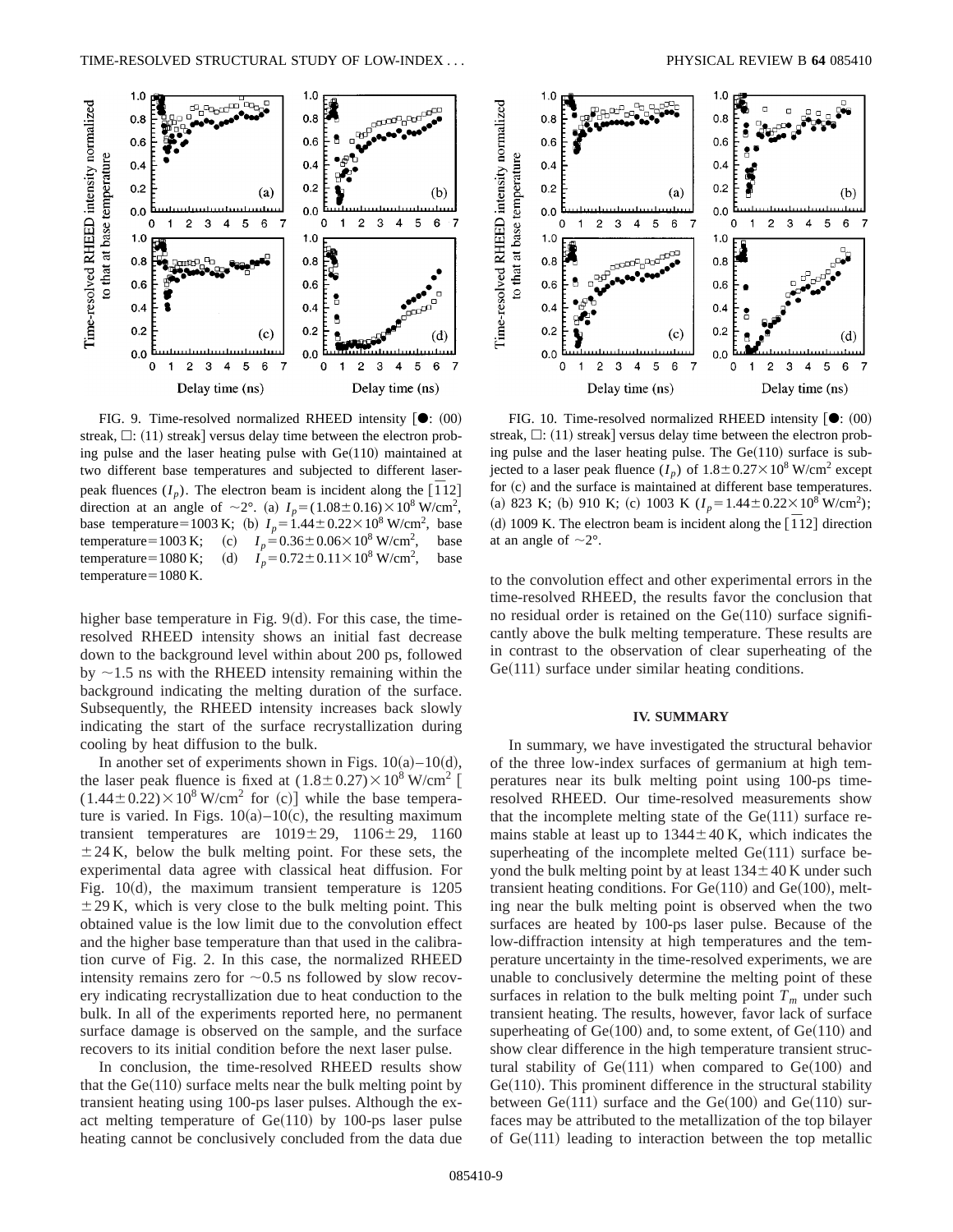bilayer and the semi-infinite semiconductor underneath stabilizing the liquid film as proposed by Takeuchi *et al.*<sup>53</sup> Other forms of energy barrier for melting such as strong layering effect on the topmost atomic 1–2 bilayer may also be involved.<sup>45</sup> This result extends our previous work on the orientation dependent structural stability of fcc metals, which showed that  $Pb(111)$  superheated while  $Pb(110)$  premelted under transient heating conditions similar to those used in the present study.26 The present paper also indicates that it is possible to transiently superheat a surface with a quasimolten layer that does not propagate, in part, due to surface metallization or strong layering effects. For the reported experiments on  $Ge(111)$ , the base temperature before pulsed laser heating was 1077 K at which only one surface bilayer is melted. If we take the view that metallization of the top bilayer and its interaction with the layers underneath prevents the growth of this liquid layer up to  $T_m$  for slow heat-

- \*Corresponding author. Email address: helsayed@odu.edu, FAX:  $(757)$  683-3220.
- <sup>1</sup>P. Stoltze, J. K. Nørskov, and U. Landman, Phys. Rev. Lett. 61, 440 (1988).
- <sup>2</sup>P. Stoltze, J. K. Nørskov, and U. Landman, Surf. Sci. 220, L693  $(1989).$
- <sup>3</sup>P. Stoltze, J. Chem. Phys. **92**, 6306 (1990).
- $4$  J. Mei and J. W. Davenport, Phys. Rev. B  $46$ , 21 (1992).
- 5P. Carnevali, F. Ercolessi, and E. Tosatti, Phys. Rev. B **36**, 6701  $(1987).$
- <sup>6</sup>P. Carnevali, F. Ercolessi, and E. Tosatti, Surf. Sci. 189/190, 645  $(1987).$
- ${}^{7}$ F. Ercolessi, S. Iarlori, O. Tomagnini, E. Tosatti, and X. J. Chen, Surf. Sci. 251/252, 645 (1991).
- 8F. Ercolessi, S. Iarlori, O. Tomagnini, and E. Tosatti, in *Nanosources and Manipulation of Atoms in High Fields and Temperatures: Applications*, Vol. 235 of NATO Advanced Study Institute, Series E: Applied Sciences, edited by Vu Thien Binh, N. Garcia, and K. Dransfeld (Kluwer Academic, Dordrecht, 1993).
- <sup>9</sup>G. Bilalbegović, F. Ercolessi, and E. Tosatti, Surf. Sci. Lett. 258,  $L676 (1991).$
- <sup>10</sup>G. Bilalbegović, F. Ercolessi, and E. Tosatti, Europhys. Lett. **18**, 163 (1992).
- <sup>11</sup>G. Bilalbegović, F. Ercolessi, and E. Tosatti, Surf. Sci. 280, 335  $(1993).$
- <sup>12</sup> J. F. Lutsko, D. Wolf, S. R. Philipot, and S. Yip, Phys. Rev. B **40**, 2841 (1989).
- $13R$ . N. Barnett and U. Landman, Phys. Rev. B  $44$ , 3226  $(1991)$ .
- <sup>14</sup>P. D. Ditlevsen, P. Stoltze, and J. K. Nørskov, Phys. Rev. B 44, 13 002 (1991).
- 15B. Loisel, J. Lapujoulade, and V. Pontikis, Surf. Sci. **256**, 242  $(1991).$
- <sup>16</sup>H. Häkkinen and M. Manninen, Phys. Rev. B 46, 1725 (1992).
- $17$ H. Häkkinen and U. Landman, Phys. Rev. Lett. **71**, 1023 (1993).
- 18E. T. Chen, R. N. Barnett, and U. Landman, Phys. Rev. B **40**, 924  $(1989).$
- 19E. T. Chen, R. N. Barnett, and U. Landman, Phys. Rev. B **41**, 439  $(1990).$
- <sup>20</sup>G. Bilalbegović, F. Ercolessi, and E. Tosatti, Europhys. Lett. **17**, 333 (1992).

ing, then this mechanism of attraction could explain superheating under fast heating rates. Thus, the observed superheated state can be viewed as a metastable state occurring due to an energy barrier for growth of the quasimelted surface bilayer. This is not the case for the  $Ge(100)$  and  $Ge(110)$  surfaces for which the results indicate lack of any measurable surface superheating.

### **ACKNOWLEDGMENTS**

The authors gratefully acknowledge B. Lin, I. El-Kholy, and M. Hegazy for their contributions in the experiments. This work was supported by the US Department of Energy, Division of Material Sciences, under Grant No. DE-FG02- 97ER45625 and the National Science Foundation Grant No. DMR-9988669.

- $^{21}$ D. P. Woodruff, *The Solid Liquid Interface*, (Cambridge University, London, 1973).
- <sup>22</sup> J. W. Herman and H. E. Elsayed-Ali, Phys. Rev. Lett. **68**, 2952  $(1992).$
- <sup>23</sup> J. W. Herman and H. E. Elsayed-Ali, Phys. Rev. Lett. **69**, 1228  $(1992).$
- <sup>24</sup> J. W. Herman, H. E. Elsayed-Ali, and E. A. Murphy, Phys. Rev. Lett. 71, 400 (1993).
- $^{25}$ E. A. Murphy, H. E. Elsayed-Ali, and J. W. Herman, Phys. Rev. B 48, 4921 (1993).
- <sup>26</sup> J. W. Herman and H. E. Elsayed-Ali, Phys. Rev. B **49**, 4886  $(1994).$
- 27F. D. Di Tolla, F. Ercolessi, and E. Tosatti, Phys. Rev. Lett. **74**, 3201 (1995).
- <sup>28</sup> J. W. M. Frenken and J. F. van der Veen, Phys. Rev. Lett. **54**, 134  $(1985).$
- <sup>29</sup> J. W. M. Frenken, P. M. J. Maree, and J. F. van der Veen, Phys. Rev. B 34, 7506 (1986).
- 30B. Pluis, A. W. Denier van der Gon, J. W. M. Frenken, and J. F. van der Veen, Phys. Rev. Lett. **59**, 2678 (1987).
- 31A. W. Denier van der Gon, R. J. Smith, J. M. Gay, D. J. O'Connor, and J. F. van der Veen, Surf. Sci. 227, 143 (1990).
- <sup>32</sup> J. F. van der Veen, B. Pluis, and A. W. Denier van der Gon, in *Chemistry and Physics of Solid Surfaces VII*, Springer Series in Surface Science, Vol. 10, edited by R. Vanselow and R. F. Howe, (Springer-Verlag, Berlin, 1988), p. 455.
- <sup>33</sup> J. C. Heyraud and J. J. Métois, Surf. Sci. 128, 334 (1983).
- 34R. S. Becker, J. A. Golovchenko, and B. S. Swartzentruber, Phys. Rev. Lett. 54, 2678 (1985).
- 35H. E. Elsayed-Ali and G. A. Mourou, Appl. Phys. Lett. **52**, 103  $(1988).$
- 36H. E. Elsayed-Ali and J. W. Herman, Rev. Sci. Instrum. **61**, 1636  $(1990).$
- <sup>37</sup> H. E. Elsayed-Ali, J. Appl. Phys. **79**, 6853 (1996).
- 38Xinglin Zeng, Bo Lin, Ibrahim El-Kholy, and H. E. Elsayed-Ali, Surf. Sci. 439, 95 (1999).
- 39Xinglin Zeng, Bo Lin, Ibrahim El-Kholy, and H. E. Elsayed-Ali, Phys. Rev. B 59, 14 907 (1999).
- <sup>40</sup>R. F. Lever, Surf. Sci. 9, 370 (1968).
- <sup>41</sup> R. F. Lever and H. R. Went, Surf. Sci. **19**, 435 (1970).